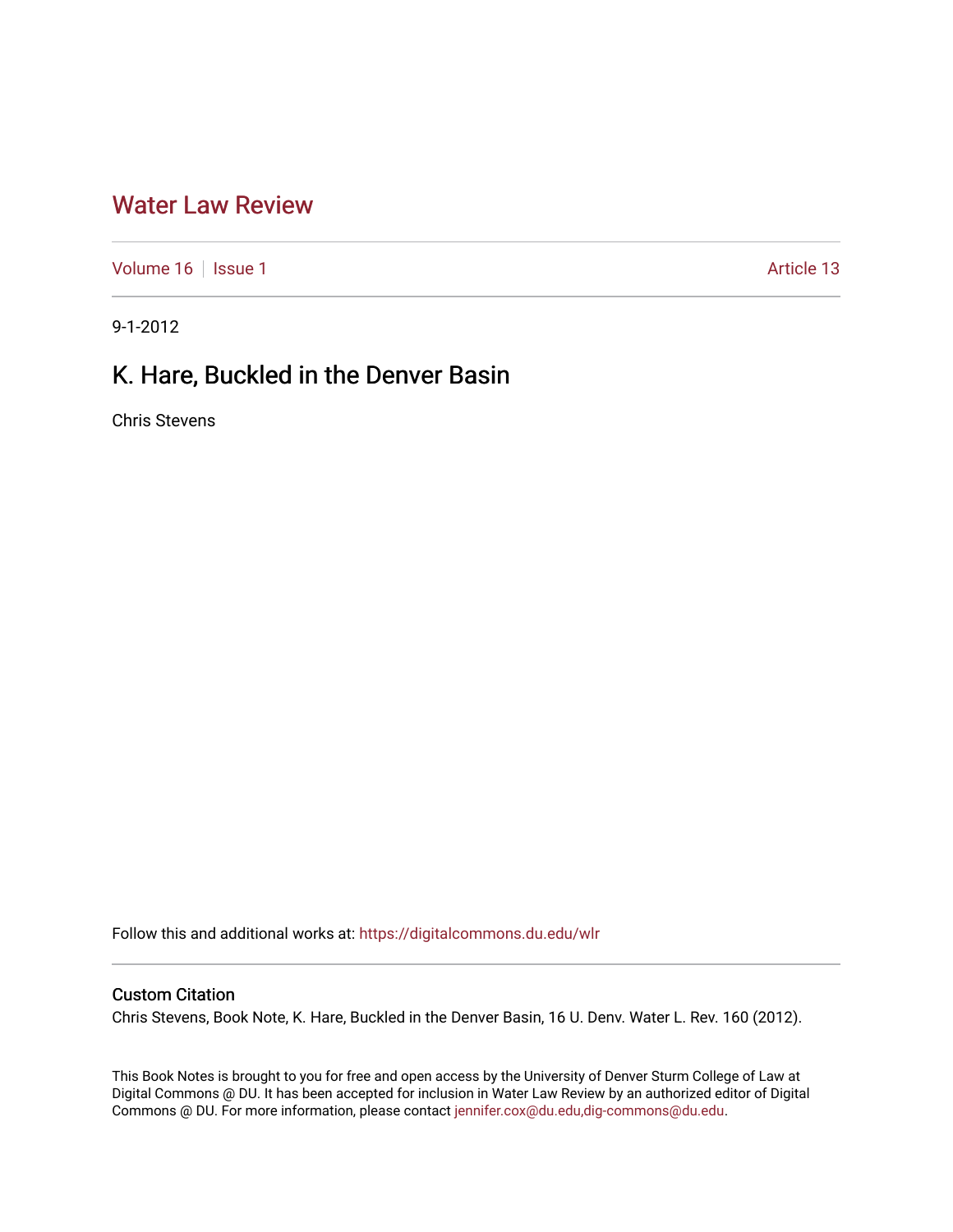efficient and sustainable use of local water that careful planning and scientific advances promoted. Grace argues that with continued conservation efforts and more responsible water projects, the West may be able to sustain its most **im**portant resource, water.

Grace covers an ambitious amount of material, yet manages to draw in the reader with colorful and engaging stories that reveal a deep connection with the subject. Due to its fast pace, the scope of the book can be jarring at times. Nevertheless, the book provides glimpses into important historical events and fosters a deeper understanding of how and why the West developed the water law system it continues to struggle with today. *Dam Nation* is an excellent choice for both a reader first exploring the subject of Western water use and a more knowledgeable reader looking for a solid general background on the subject presented in a **highly** engaging fornat.

#### *Jenna Anderson*

### K. Hare, Buckled in the Denver Basin, Bluestack Consulting, Inc., Falcon (2012); **310 pp; ISBN 0985892110;** paperback.

The best kind of fiction teaches us things we could never have known about ourselves, and about the world around us. The worst kind teaches nothing at all. In *Buckled,* author K. Hare uses a murder mystery to inform the audience about real issues concerning Colorado water; namely, that groundwater in the Denver Basin is a non-renewable resource that is drying up more quickly than many realtors and politicians are ready to admit. While *Buckled* might not be an academically impressive novel, it does have something to say about water law in Colorado. The book presents secretive issues in local law and politics, which could provide insight for those unfamiliar with the intricate shortcomings of water politics in Colorado.

The novel takes place in the fictitious town of Breeze, Colorado, located somewhere on the hot, dry eastern plains. The town, like many others in the area, pumps its water directly from the Denver Basin. Since the town's inception, greedy land developers and corrupt politicians worked together on a lucrative campaign of bribery, blackmail, and public misinformation. In doing so, they convince most of the public that suburban properties **will** retain their value despite further development because, as the public has been falsely informed, Breeze "doesn't have a water problem." But the truth is Breeze itself was built on "lies of endless water," and, as the novel opens, Breeze and its citizens are in serious trouble. The book begins with the protagonist, writer, and activist, Aggie Boyle, stumbling across the remains of developer Randolph "Bluster" Brown lying next to the town water pump, facedown and dead in the mud, with his own belt buckle jammed between his eyes.

As the novel progresses, the relationship between the characters and the intricacies of the conspiracy are untangled, until finally, Hare presents a clear message: that the Denver Water Basin's groundwater is, in fact, a nonrenewable resource, and that failing to confront that fact head-on **will** only lead to dire consequences, especially for small communities on Colorado's eastern plains. But that is not the book's only lesson. Throughout the narrative, Hare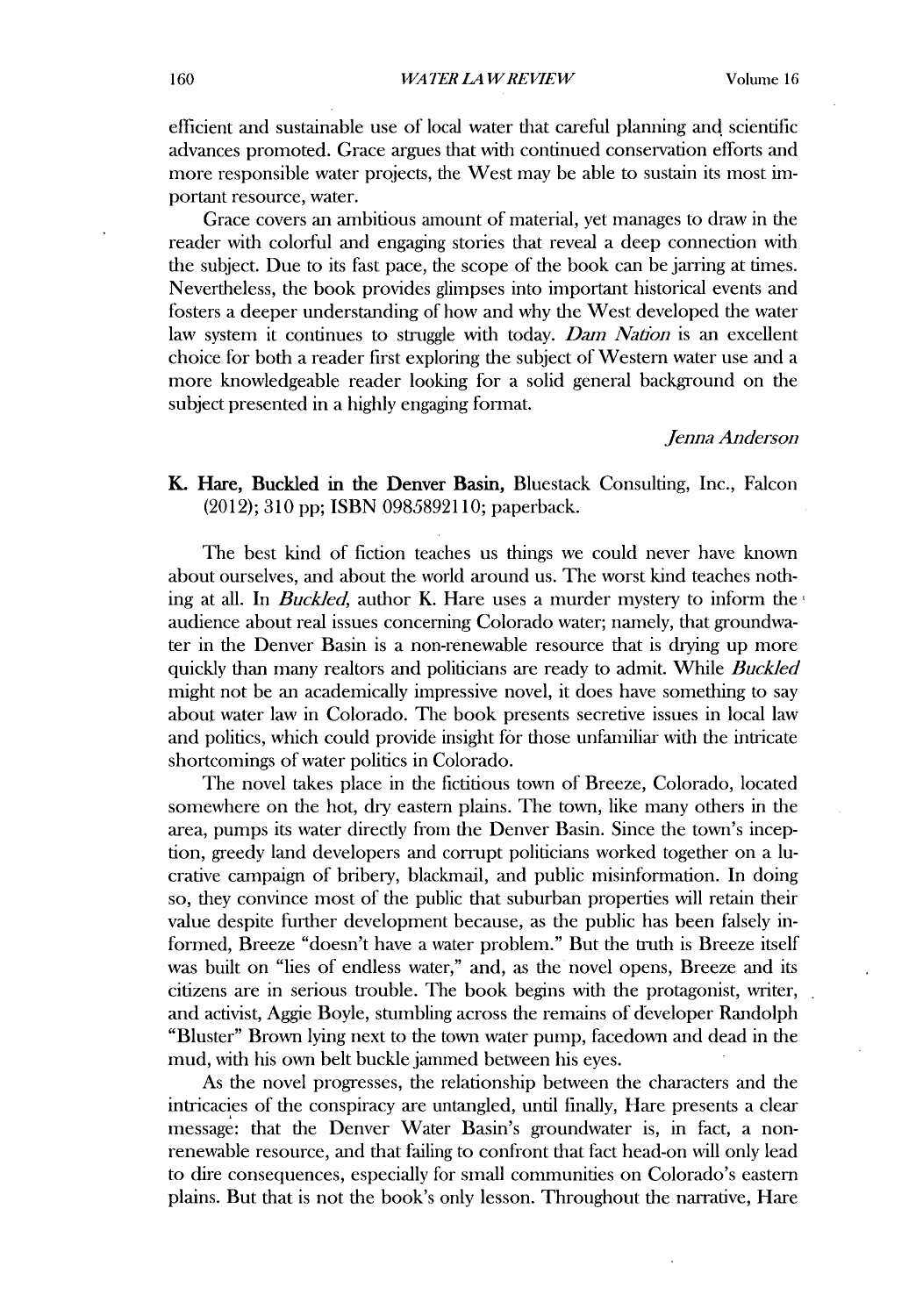provides the reader with an abundance of potential legal and political issues penneating the fictitious city of Breeze and the state's water law. For example, the novel boldly speaks of local politicians accepting bribes from out-of-state land developers, but smartly adds, **"If** the locals can haul in this much dough, how much do you think the Feds can grab?"

Other legal and political lessons presented **by** Buckled include: Fourth and Fifth Amendment violations; Colorado's "Make My Day" law; police misconduct; history of Colorado water law; Spanish land grants; riparian rights and prior appropriation; basic property issues like the implementation **of a** town's Master Plan; the media's tendency to distort facts; and basic crininal procedure. These lessons are not taught as they would be in a textbook. Instead, the author weaves them into the narrative, and uses characters and plot points to illustrate the issues, and in some instances, provide hints as to how they may be resolved.

For instance, **by** the novel's conclusion, it is clear that Breeze only has two remaining options: **(i)** lease its water rights from nearby ranchers; or **(ii)** pay through the nose to obtain water from "one of the three metropolitan cities." These options are all too familiar for residents of eastern Colorado. Many Colorado communities were built on the same "lies of endless water." Option one is unlikely to materialize, as water rights, not the land itself, are the main source of property value in eastern Colorado. Ranchers are entirely dependent on their water rights, and disputes sometimes lead to bloodshed, as depicted **in** the novel. Option two is also impracticable for most eastern Colorado communities due to the **high** cost of importing water. But realistically, that may be the only available option for many communities. So what is Hare's solution? The protagonist declares, "We need a comprehensive solution; an end to bluegrass lawns, golf courses in every subdivision, and approving new development when there's too little water for what's here." In short, Hare suggests that conservation and planning **will** be the only solution to Colorado's water problem.

From a literary standpoint, the novel is unremarkable. For all its attempts to stay grounded in reality and present real issues, *Buckled's* characters seem more like caricatures whose actions are too ridiculous to take seriously. Nomenclatures like "developer Bluster Brown," "councilman Tim Turtleman," and "lawyer Jerry Careless" add to the comic level of absurdity, and lessen the novel's potential as an infornative tool. Weak prose and numerous editorial mistakes also distract the reader from otherwise valuable educational information.

The novel attempts to address many taboo social situations-including **pe**dophilia, sexual assault, adultery, and homicide-but is only marginally successful in shining a meaningful light on them. Mostly, the situations feel forced, and the author's lack of experience writing fiction is painfully apparent in the way Hare presents the overall story. Nevertheless, at times, the social inferences are touching and the plot keeps the reader turning the pages.

**Buckled** is not a great book. The prose is lacking, the timing is inconsistent, and the dialogue is forced and unnatural. Despite its shortcomings, author K. Hare still has the courage to address taboo social issues, as wel as legal and political themes not nonnally discussed in fiction. As a light-hearted